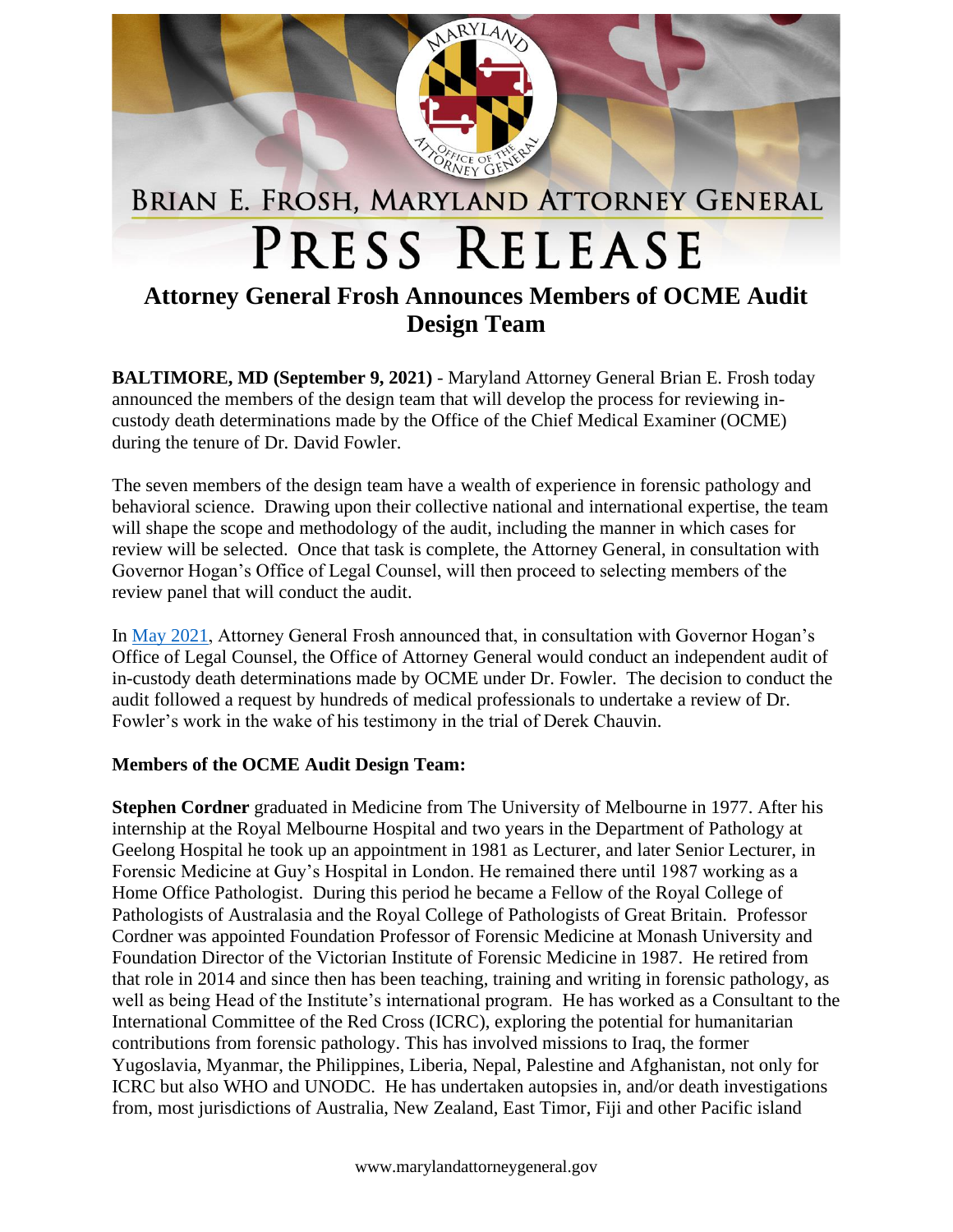nations, Papua New Guinea, Sri Lanka, India, Jamaica, Canada, Turkey and the United Kingdom. In 2005, Professor Cordner became a Member of the Order of Australia for service to forensic medicine, particularly as a contributor to the development of forensic pathology in Australia and internationally.

**Professor Jack Crane** served as the State Pathologist for Northern Ireland from 1990 - 2014. He was appointed Professor of Forensic Medicine at The Queens University of Belfast in 1992. He graduated in medicine from Queen's in 1977 and subsequently undertook his pathology training at the Royal Victoria Hospital and at Queen's where he was the Senior Tutor and Lecturer in Pathology. He obtained the Diploma in Medical Jurisprudence in Clinical Forensic Medicine and in Forensic Pathology and Membership of The Royal College of Pathologists in 1984 and Fellowship in 1995. Professor Crane is also a Fellow of the Faculty of Pathology of The Royal College of Physicians of Ireland and a Fellow of the Faculty of Forensic and Legal Medicine. Professor Crane's particular interest is in the pathology of terrorist violence and has written widely on the subject. He has been involved in the investigation of terrorist related deaths in Northern Ireland and worldwide since 1980. Professor Crane is an Examiner in Forensic Pathology for The Royal College of Pathologists and for the Diploma in Medical Jurisprudence of the Society of Apothecaries London. In 2007, he was appointed as one of the experts to review pediatric forensic pathology in Ontario on behalf of the Honourable Stephen Goudge. He was also an advisor in forensic pathology to the United Nations International Criminal Tribunal for the former Yugoslavia. He was appointed to review the deaths at the Hillsborough Stadium Disaster and has recently been appointed as the pathologist to advise the Coroner regarding the Manchester Arena Bombing. Professor Crane was Responsible Officer for forensic pathologists in England, Wales and Northern Ireland from 2012-2017. He was a Chair of the Fitness to Practise Panel of the GMC and subsequently the Medical Practitioners Tribunal Service for 10 years. He worked part time as a forensic medical officer in Belfast from 1974-1985. In 2011 Professor Crane was awarded the CBE by HM Queen for service to forensic pathology. Professor Crane currently lives in Northern Ireland.

**Deborah Davis** received her Ph.D. from Ohio State University. She is currently professor of psychology at the University of Nevada, Reno and a member of the faculty of the National Judicial College located on the UNR campus. Her career has focused predominantly on applications of psychology in the legal system. Over the last 35 years Dr. Davis has conducted research and authored numerous scientific publications on various topics within law and psychology, and has consulted widely within the legal system: first as a trial consultant and for the last 20 years as an expert witness on eyewitness memory, interrogation and confession, sexual consent communications, and forensics. She currently is a member of the Organization of Scientific Area Committees for Forensic Science (OSAC), housed under the National Institute of Standards and Technology. OSAC is the organization responsible for development of standards for the forensic sciences within the US. She serves on the Human Factors Committee within OSAC, and has served as the liaison of the Human Factors Committee to several of the Scientific Forensic Area Committees, including those of the Medical Examiners and Odontology. Dr. Davis has regularly taught graduate courses in Statistics and Research Methods, and has served on the Editorial Boards and/or as a reviewer for over 100 scientific journals, book publishers and granting agencies.

**Itiel Dror** (Ph.D., Harvard) specializes in human cognition and expert decision making. He specifically researches why and how the cognitive architecture of the human brain causes competent and hardworking experts to make mistakes (e.g., errors due to cognitive load, implicit bias, time pressure, etc.). Dr. Dror has applied his scientific research to many expert domains,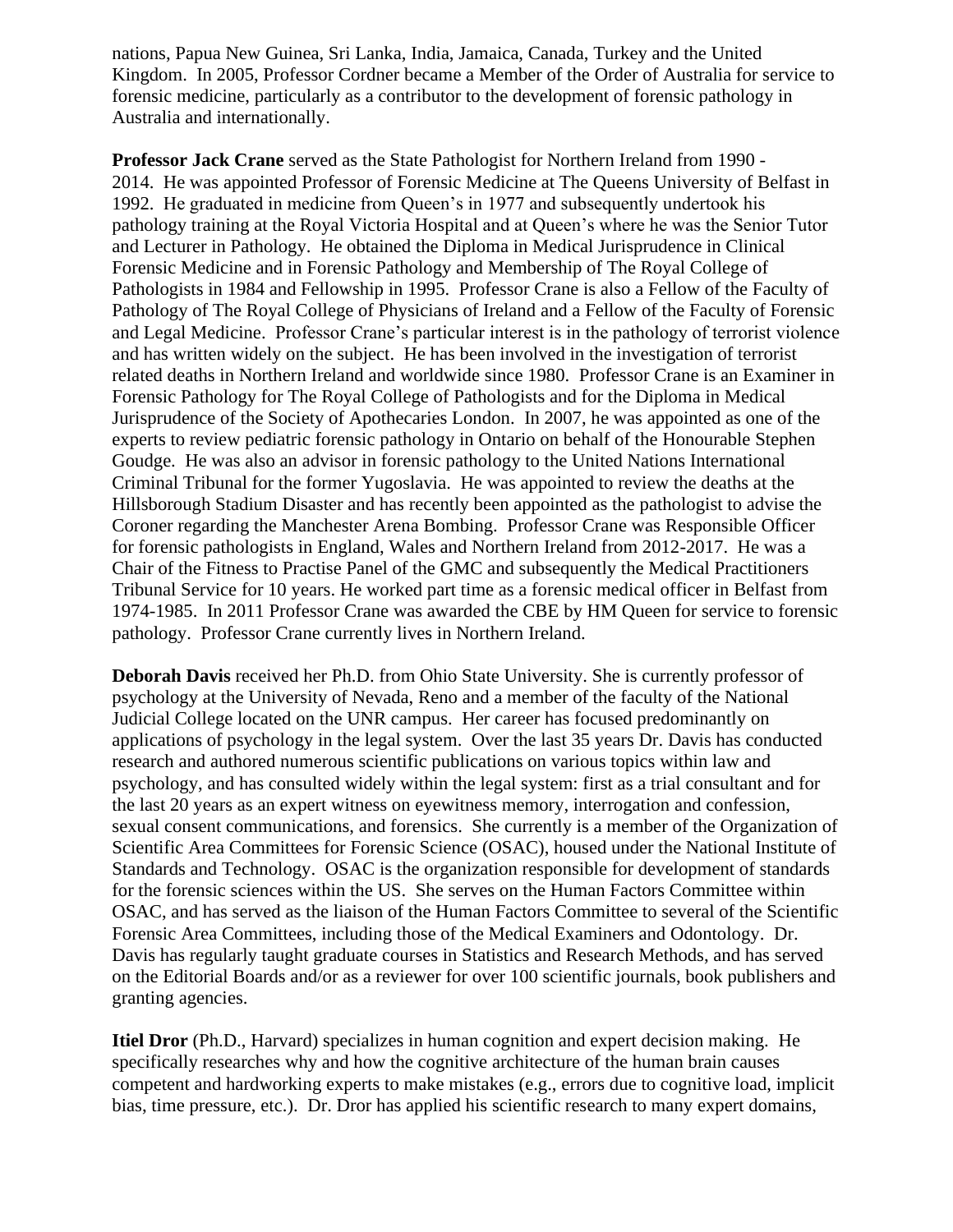working with the U.S. Air Force on pilot decision making, with hospitals across the U.S. and other countries on medical decision making, with police shooting investigations in Canada and the United Kingdom, as well as the U.S. Dr. Dror has worked closely with many crime labs examining cognitive and human factors in forensic work, and providing training and methods for reducing bias and improving forensic decisions. He served as Chair of the Human Factors Resource Committee of OSAC, a member of the American Association for the Advancement of Science Advisory Committee on Forensic Science Assessment, a member of the Massachusetts Forensic Science Oversight Board, and has fulfilled many advisory and training roles in the forensic domain.

**Dr. Michael Freeman** is a consultant in forensic medicine and forensic epidemiology. He is a tenured associate professor of forensic medicine and epidemiology in the Faculty of Health, Medicine, and Life Sciences at Maastricht University (NL), and a joint clinical professor of psychiatry and public health and preventative medicine at Oregon Health & Science University, School of Medicine. Dr. Freeman is a member of the Faculty of Forensic and Legal Medicine (FFLM) of the Royal College of Physicians in the United Kingdom, and a fellow of the American College of Epidemiology, the American Academy of Forensic Sciences, and the Academy of Forensic Medical Sciences (UK). Dr. Freeman has provided expert testimony more than 1,400 times in a wide variety of civil and criminal cases, including injury and death litigation (including deaths in custody), as well as in homicide, assault, and other criminal matters. He has published approximately 220 scientific papers, books, and book chapters, with topics including death in custody and restraint-related asphyxia, traffic crash-related injury and death, injury causation, genocide, and cancer epidemiology, among others. Dr. Freeman is the co-editor and co-author of the authoritative text on forensic applications of epidemiology; Forensic Epidemiology: Principles and Practice, published in 2016. Dr. Freeman holds a doctor of medicine (Med.Dr.) degree from Umeå University in Sweden, a Ph.D. and MPH in public health/epidemiology and biostatistics from Oregon State University, and a master's of forensic medical sciences with the Academy for Forensic Medical Sciences in the UK, among others. He also holds a diploma of legal medicine with the FFLM in the UK, and has completed a 2-year post-doctoral fellowship in forensic pathology through Umeå University and the Allegheny County Office of the Medical Examiner, in Pittsburgh, PA. Dr. Freeman is a past Fulbright Fellow with the U.S. Department of State, in the area of forensic medicine.

**William C. Thompson** is professor emeritus at the University of California, Irvine, where he has held academic appointments in criminology, psychological science and law. His career has largely been devoted to improving forensic science through test case litigation, scholarly publications, and work with advisory and standard-setting bodies. He was a Special Master for the United States District Court for the District of Minnesota, advising the court on the scientific status of methods for probabilistic genotyping. He chaired a panel of the American Association for the Advancement of Science (AAAS) that produced a major report on latent fingerprint examination. He is also a member of the Forensic Science Standards Board of the Organization of Scientific Area Committees for Forensic Science (OSAC), which is the major governmentsupported body responsible for development of forensic science standards in the United States. He chairs the Human Factors Resource Committee of OSAC. At UCI he continues to do research on cognitive and contextual factors that affect the production and communication of forensic science evidence, with support from the National Institute for Standards and Technology (NIST) through the Center for Statistical Applications in Forensic Evidence (CSAFE). He has a PhD in psychology (Stanford) as well as a JD (UC Berkeley).